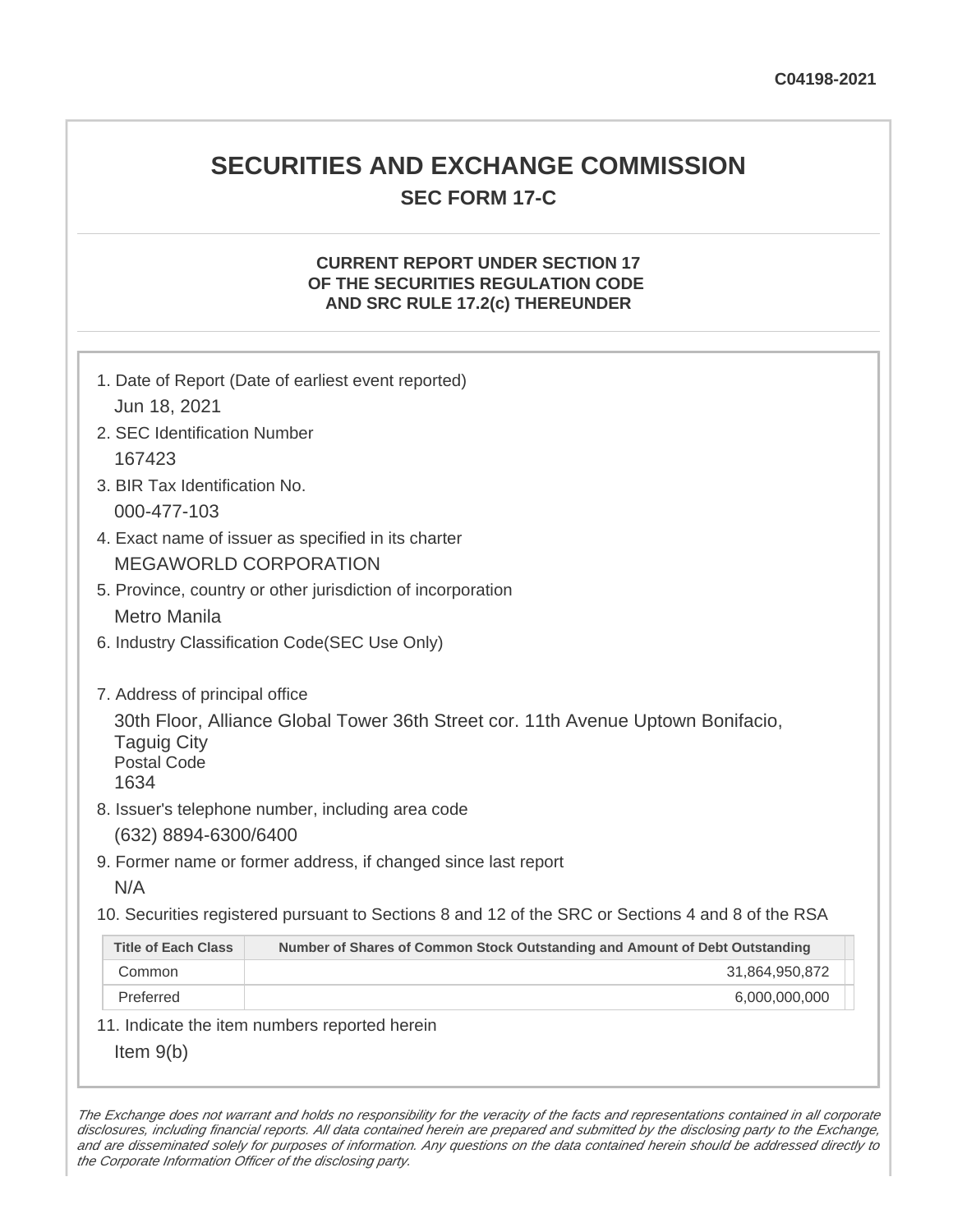

# **Megaworld Corporation MEG**

## **PSE Disclosure Form 4-25 - Results of Organizational Meeting References: SRC Rule 17 (SEC Form 17-C) and Section 4.4 of the Revised Disclosure Rules**

**Subject of the Disclosure**

Results of the Organizational Meeting

**Background/Description of the Disclosure**

The Board of Directors of the Company held today its organizational meeting.

#### **List of elected officers for the ensuing year with their corresponding shareholdings in the Issuer**

| Name of Person                  | <b>Position/Designation</b>                                                                                                                       |               | <b>Shareholdings in</b><br>the Listed<br>Company | Nature of Indirect<br>Ownership                     |
|---------------------------------|---------------------------------------------------------------------------------------------------------------------------------------------------|---------------|--------------------------------------------------|-----------------------------------------------------|
|                                 |                                                                                                                                                   | <b>Direct</b> | <b>Indirect</b>                                  |                                                     |
| Andrew L. Tan                   | <b>President and Chief Executive Officer</b>                                                                                                      |               | $\Omega$                                         | $\overline{\phantom{a}}$                            |
| Lourdes T.<br>Gutierrez-Alfonso | <b>Chief Operating Officer</b>                                                                                                                    |               | 806,271 167,973                                  | Lodgement thru<br><b>PCD Nominee</b><br>Corporation |
| Kevin Andrew L.<br>Tan          | Executive Vice President and Chief Strategy Officer                                                                                               |               | 1 367,205                                        | Lodgement thru<br><b>PCD Nominee</b><br>Corporation |
| Kingson U. Sian                 | <b>Executive Director</b>                                                                                                                         |               | 1 612,500                                        | Lodgement thru<br><b>PCD Nominee</b><br>Corporation |
| Francisco C.<br>Canuto          | Senior Vice President, Chief Finance Officer, Treasurer, Chief<br>Audit Executive, Compliance Officer and Corporate<br><b>Information Officer</b> | 369.054       | 0                                                |                                                     |
| Noli D.<br>Hernandez            | Executive Vice President for Sales and Marketing                                                                                                  | $\Omega$      | $\Omega$                                         |                                                     |
| Giovanni C. Ng                  | Senior Vice President and Finance Director                                                                                                        | $\Omega$      | $0 -$                                            |                                                     |
| Philipps C.<br>Cando            | <b>Managing Director for Operations</b>                                                                                                           | $\Omega$      | $0 -$                                            |                                                     |
| Maria Victoria M.<br>Acosta     | Senior Vice President for International Marketing and Leasing                                                                                     | $\Omega$      | $\Omega$                                         |                                                     |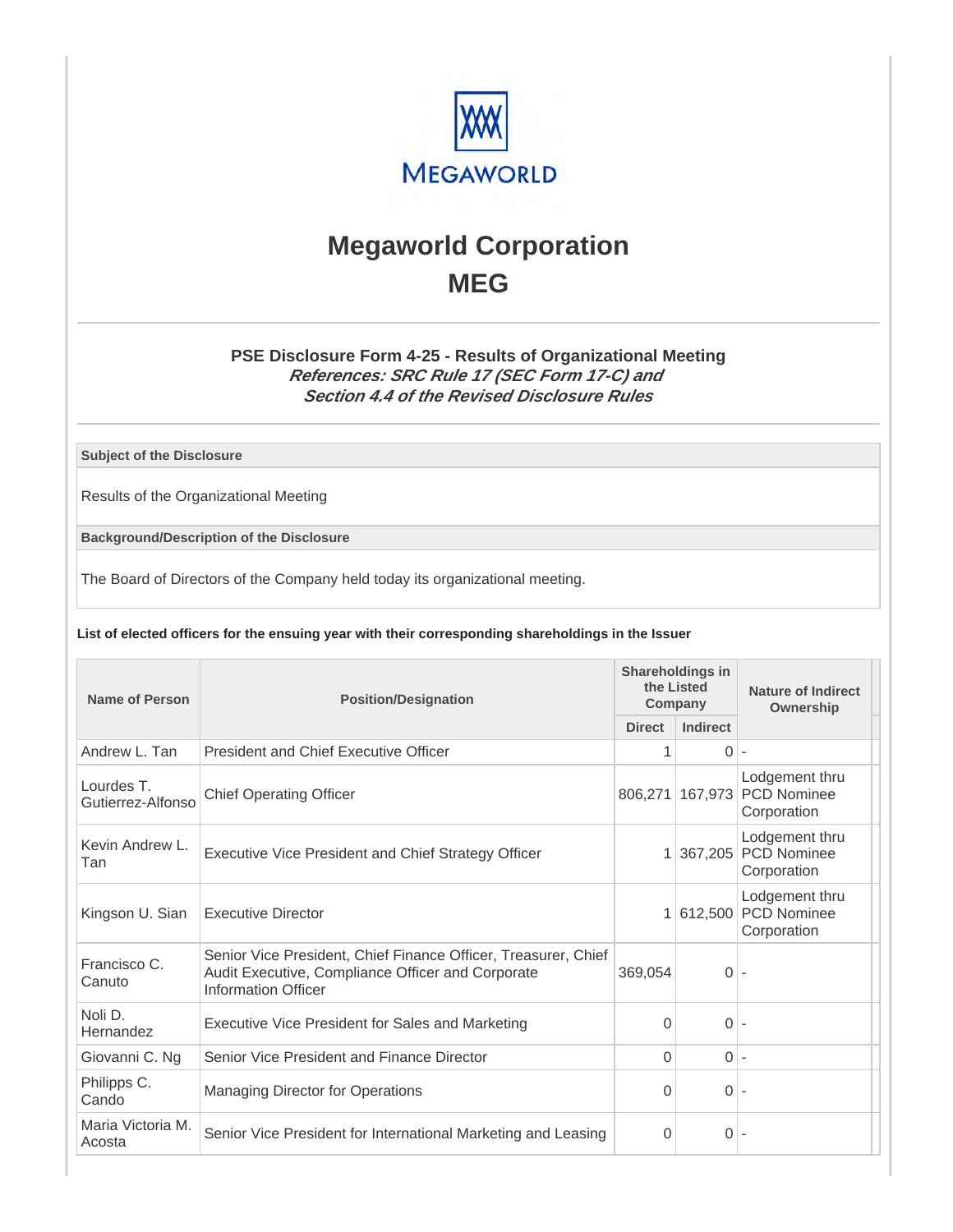| Head of Corporate Advisory and Compliance Division                       | $\Omega$ | 0 |  |
|--------------------------------------------------------------------------|----------|---|--|
| Head of HR and Corporate Admin. Division                                 | 0        | 0 |  |
| Head for Megaworld Lifestyle Malls                                       | $\Omega$ | 0 |  |
| <b>Head of Operations Management</b>                                     | $\Omega$ | 0 |  |
| Assistant Vice President for Corporate Communications and<br>Advertising | $\Omega$ | 0 |  |
| <b>Chief Risk Officer</b>                                                | $\Omega$ | 0 |  |
| <b>Corporate Secretary</b>                                               | $\Omega$ | 0 |  |
| <b>Assistant Corporate Secretary</b>                                     | $\Omega$ | 0 |  |
|                                                                          |          |   |  |

#### **List of Committees and Membership**

| <b>Name of Committees</b>                  | <b>Members</b>                             | <b>Position/Designation in Committee</b> |
|--------------------------------------------|--------------------------------------------|------------------------------------------|
| <b>Executive Committee</b>                 | Andrew L. Tan                              | Chairman                                 |
| Executive Committee                        | Kingson U. Sian                            | Member                                   |
| <b>Executive Committee</b>                 | Cresencio P. Aquino (Independent Director) | Member                                   |
| <b>Audit Committee</b>                     | Jesus B. Varela (Independent Director)     | Chairman                                 |
| <b>Audit Committee</b>                     | Cresencio P. Aquino (Independent Director) | Member                                   |
| <b>Audit Committee</b>                     | Andrew L. Tan                              | Member                                   |
| Corporate Governance Committee             | Cresencio P. Aquino (Independent Director) | Chairman                                 |
| Corporate Governance Committee             | Roberto S. Guevara (Independent Director)  | Member                                   |
| Corporate Governance Committee             | Jesus B. Varela (Independent Director)     | Member                                   |
| <b>Board Risk Oversight Committee</b>      | Roberto S. Guevara (Independent Director)  | Chairman                                 |
| <b>Board Risk Oversight Committee</b>      | Cresencio P. Aquino (Independent Director) | Member                                   |
| Board Risk Oversight Committee             | Enrique Santos L. Sy                       | Member                                   |
| <b>Related Party Transaction Committee</b> | Cresencio P. Aquino (Independent Director) | Chairman                                 |
| <b>Related Party Transaction Committee</b> | Roberto S. Guevara (Independent Director)  | Member                                   |
| <b>Related Party Transaction Committee</b> | Enrique Santos L. Sy                       | Member                                   |

**List of other material resolutions, transactions and corporate actions approved by the Board of Directors**

None

**Other Relevant Information**

Please see attached SEC Form 17-C.

**Filed on behalf by:**

| <b>Name</b>        | Anna Michelle Llovido |
|--------------------|-----------------------|
| <b>Designation</b> | ∹ecretarv             |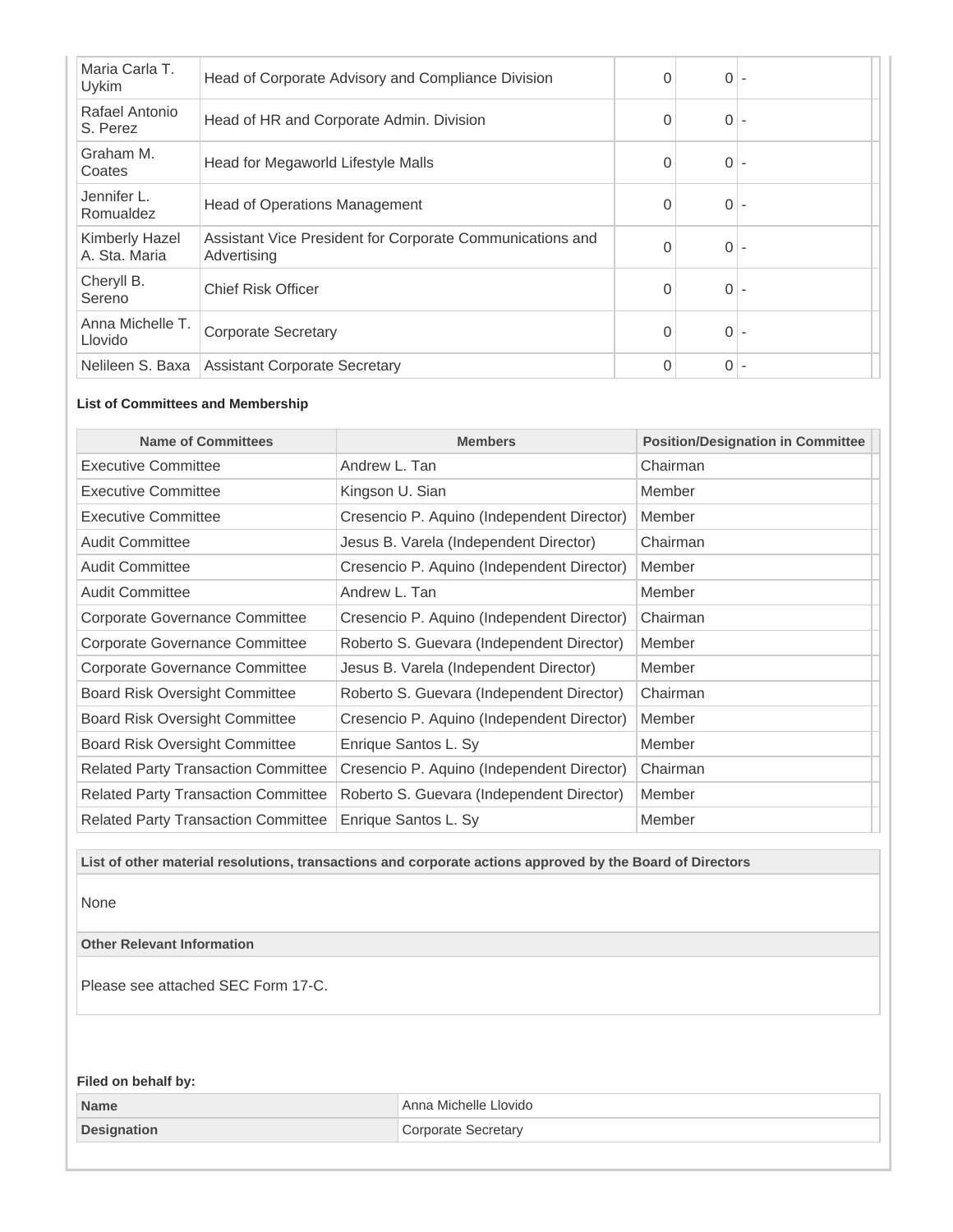#### **SECURITIES AND EXCHANGE COMMISSION SEC FORM 17-C CURRENT REPORT UNDER SECTION 17 OF THE SECURITIES REGULATION CODE AND SRC RULE 17.2 (c) THEREUNDER**

- 1. **18 June 2021**  Date of Report
- 2. SEC Identification Number: **167423** 3. BIR Tax Identification No: **000-477-103**
- 4. **MEGAWORLD CORPORATION**  Exact name of Issuer as specified in its charter
- 5. **Metro Manila** Province, Country or other jurisdiction of incorporation or organization
- 6. (SEC Use Only) Industry Classification Code
- 7. **30th Floor, Alliance Global Tower 36th Street cor. 11th Avenue Uptown Bonifacio, Taguig City 1634** Address of principal office
- 8. **(632) 8894-6300/6400**  Issuer's telephone number, including area code
- 9. Securities registered pursuant to Sections 8 and 12 of the SRC or Sections 4 and 8 of the RSA

| Title of Each Class | Number of Shares of Stock Outstanding |
|---------------------|---------------------------------------|
| <b>Common</b>       | 31.864.950.872                        |
| <b>Preferred</b>    | 6,000,000,000                         |
| Total               | 37,864,950,872                        |

#### 10. **Item 9(b)**

The Board of Directors of the Company, in its organizational meeting held today, elected Andrew L. Tan as Chairman of the Board and designated Jesus B. Varela as the Lead Independent Director.

The Board also elected the following executive officers:

| Andrew L. Tan                |                              | <b>President and Chief Executive Officer</b>                     |  |  |
|------------------------------|------------------------------|------------------------------------------------------------------|--|--|
| Lourdes T. Gutierrez-Alfonso |                              | <b>Chief Operating Officer</b>                                   |  |  |
| Kevin Andrew L. Tan          |                              | <b>Executive Vice President and Chief Strategy Officer</b>       |  |  |
| Kingson U. Sian              |                              | <b>Executive Director</b>                                        |  |  |
| Francisco C. Canuto          |                              | Senior Vice President, Chief Finance Officer,                    |  |  |
|                              |                              | Treasurer, Chief Audit Executive, Compliance                     |  |  |
|                              |                              | Officer and Corporate Information Officer                        |  |  |
| Noli D. Hernandez            |                              | Executive Vice President for Sales and Marketing                 |  |  |
| Giovanni C. Ng               |                              | Senior Vice President and Finance Director                       |  |  |
| Philipps C. Cando            | $\overline{\phantom{a}}$     | Managing Director for Operations                                 |  |  |
| Maria Victoria M. Acosta     | $\qquad \qquad \blacksquare$ | Senior Vice President for International Marketing and<br>Leasing |  |  |
| Maria Carla T. Uykim         |                              | Head of Corporate Advisory and Compliance Division               |  |  |
| Rafael Antonio S. Perez      |                              | Head of HR and Corporate Admin. Division                         |  |  |